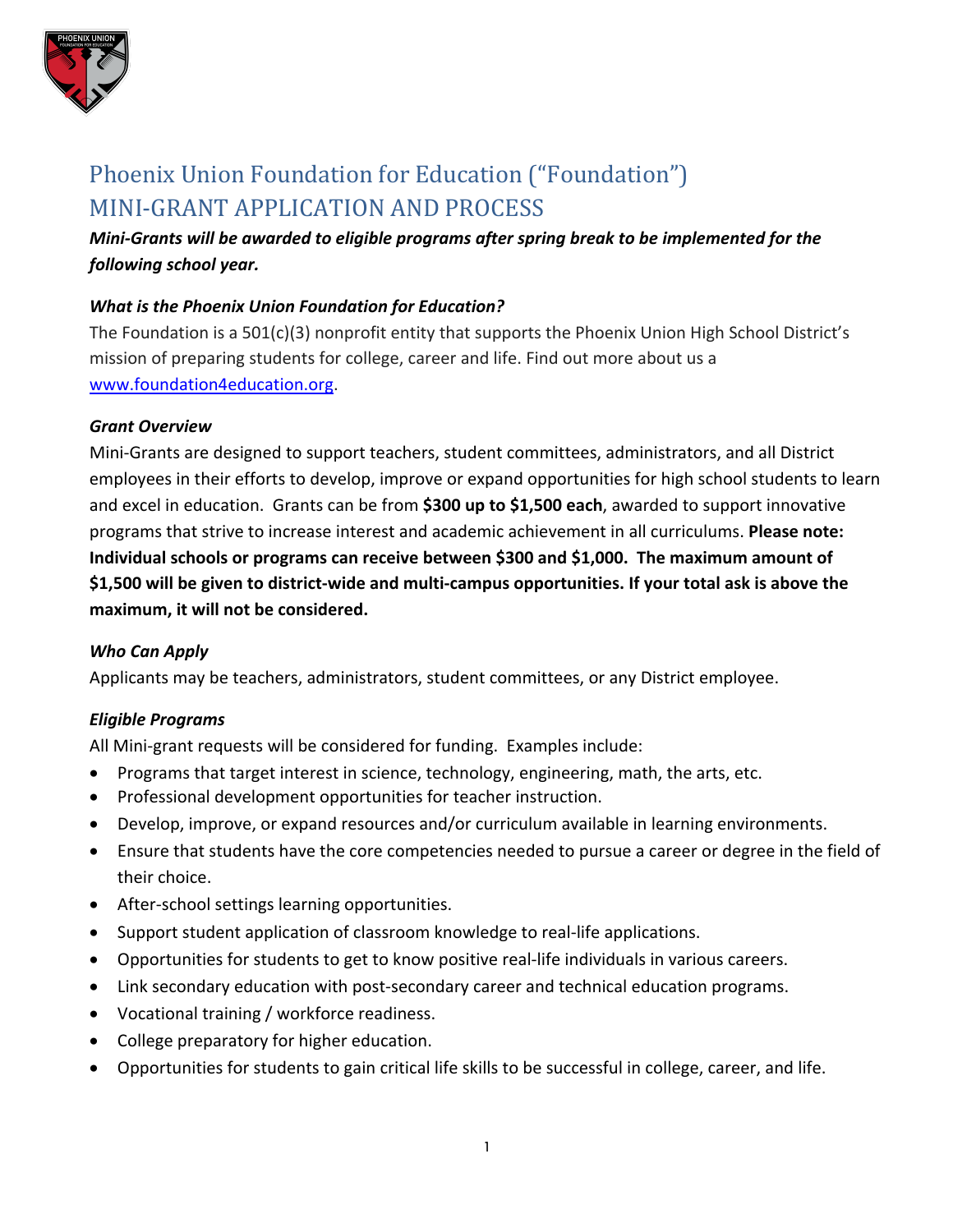

# *Use of Grant Funds*

Funds may be used for any of the following program-related expenses: classroom equipment, supplies or materials; field trip expenses (transportation, entrance fees, etc.); student participation in school/classroom competitions (as part of a district-wide, state-wide, regional, or national program); materials and student rewards or incentives (non-financial, non-monetary) for improvement in academic performance. Resources for food and/or gift cards cannot be funded with mini-grant awards.

To see previous grant recipients, visit our website at www.foundation4education.org.

# *Application Content – A Brief Overview*

A mini-grant request should include all the following components:

- An explanation of the primary educational need and description of how the program will increase student participation and achievement.
- Evidence-based program activities designed to increase the participation and academic achievement of students. Activities and instruction should engage students in inquiry-based, hands-on learning concepts.
- A detailed budget of the expenses to be incurred. Please include the exact total of the expenses including **the vendor, quote, item number and/or** where the purchases would be made.
- Collaboration is encouraged. If you can collaborate with another teacher, another division/department, school, or school district; a two- or four-year college; a statewide, regional or national education program; a business or industry; or a community-based or nonprofit organization that serves high school students, this is ideal.

#### **HOW TO APPLY**

Please fill out the Application For Mini-Grant Form through the following link. Should the application be approved, the PXU Request To Purchase Form will be sent to you for completion.

Mini-Grant Application: PUFE Mini Grant Application 2022-2023

# **REQUIRED ATTACHMENTS AND CONDITIONS**

- *To support the implementation of your project, please notify the Campus Principal/Admin or District/Division leaders regarding the Application and subsequent awards.*
- *Awards Payable.* Approved awards will be purchased by the Phoenix Union Foundation for Education unless otherwise noted by Phoenix Union High School District.
- *Program Summary and Evaluation.* Grant Recipients must provide a program summary **within 30 days** of the program completion. This form will be sent you following the program completion.
- *Request must be consistent with the Phoenix Union High School District Governing Board Policies and Procedures.*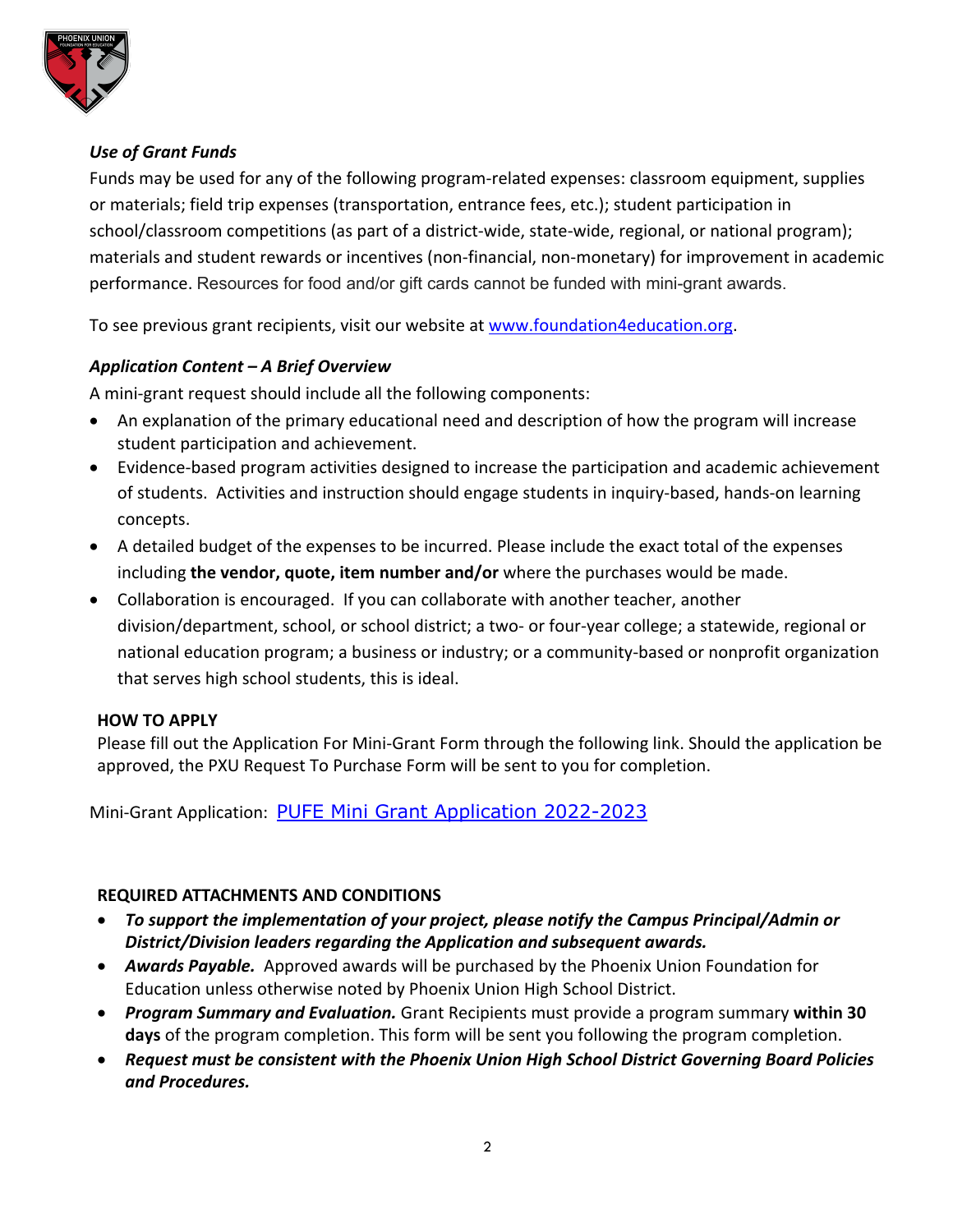

#### AWARD TIME FRAME

- **Application process begins January 15 and closes February 28.**
- **Awards will be announced after Spring Break.**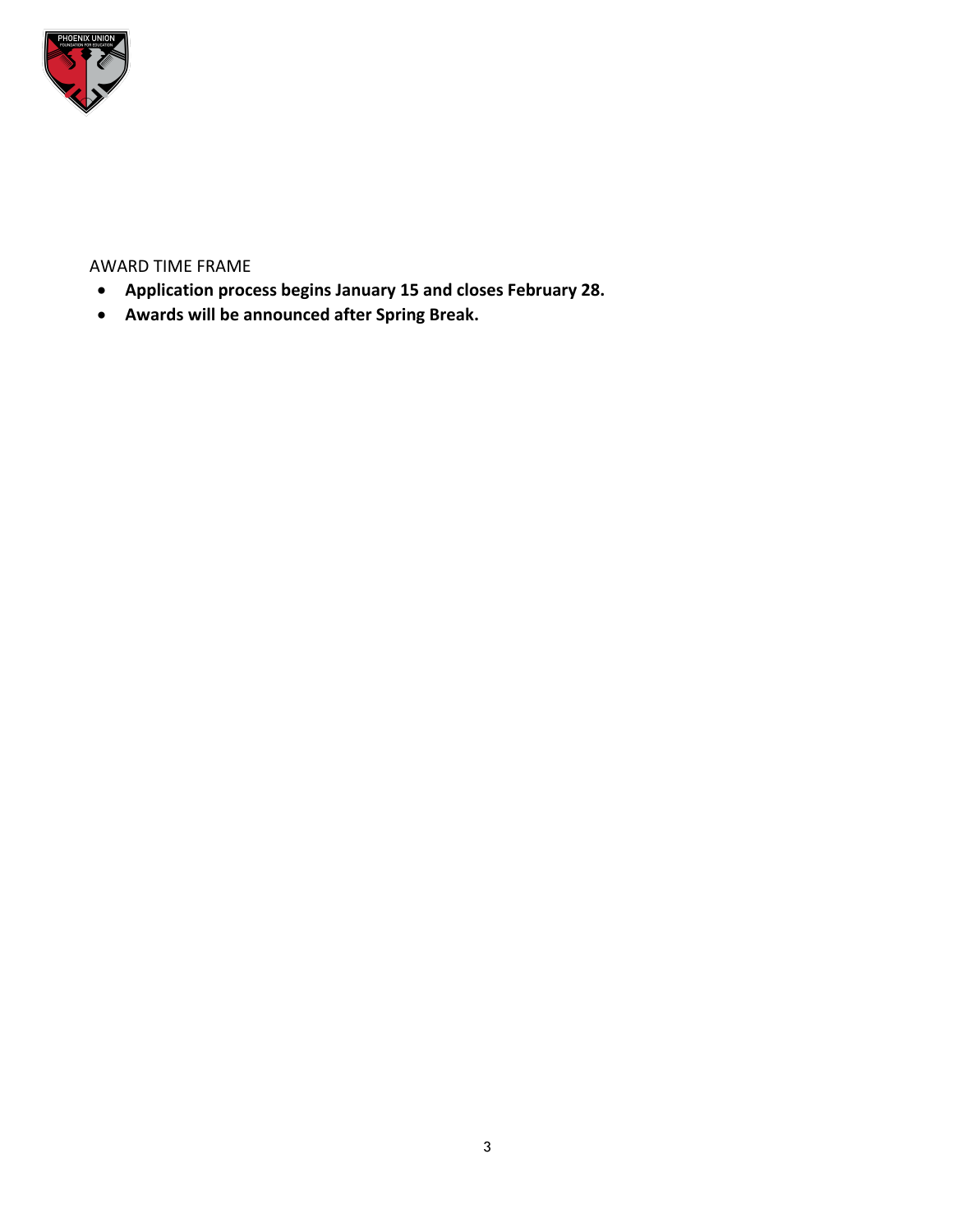

# APPLICATION FOR MINI-GRANT

*A grant request should include all of the following components:*

| <b>Applicant Name:</b>                                                   | <b>Position:</b><br>Department/Division: |                                                                                             |
|--------------------------------------------------------------------------|------------------------------------------|---------------------------------------------------------------------------------------------|
| School/Site:                                                             |                                          |                                                                                             |
| <b>Phone:</b>                                                            | Email:                                   |                                                                                             |
| <b>Amount Requested*:</b>                                                |                                          | Date of Program:                                                                            |
|                                                                          |                                          | *Please explain how you came up with this dollar amount. Please keep in mind the maximum of |
| \$1,500 will only be awarded for district-wide or multi-campus projects. |                                          |                                                                                             |

#### **Program Description:**

• How many students will participate / be impacted?

- Explain the primary educational need and description of how the program will increase student participation and achievement. Include if/how you are collaborating with others.
- Please provide details on how the funds will be used along with a budget.

#### *STATEMENT OF UNDERSTANDING (REQUIRED WITH APPLICATION)*

*I understand that the awarding of all grant amounts shall be at the sole discretion of the Phoenix Union Foundation for Education Grant Committee. I further represent that the Mini-Grant request is for a program that is compliant and consistent with the District Governing Board rules, regulations, and guidelines and that I have only submitted one Mini-Grant application for this program. The Foundation has the right to disseminate information and materials developed because of the program. Grant funds must be used for developing and implementing the program proposed in this application within one (1) year of date of issue, unless a request to use the funds otherwise is submitted to and approved by the Foundation.*

| <b>Applicant Signature</b>                        | Date |
|---------------------------------------------------|------|
| School or District Leader Notified - Printed Name | Date |

*\_\_\_\_\_\_\_\_\_\_\_\_\_\_\_\_\_\_\_\_\_\_\_\_\_\_\_\_\_\_\_\_\_\_\_\_\_\_ Signature*